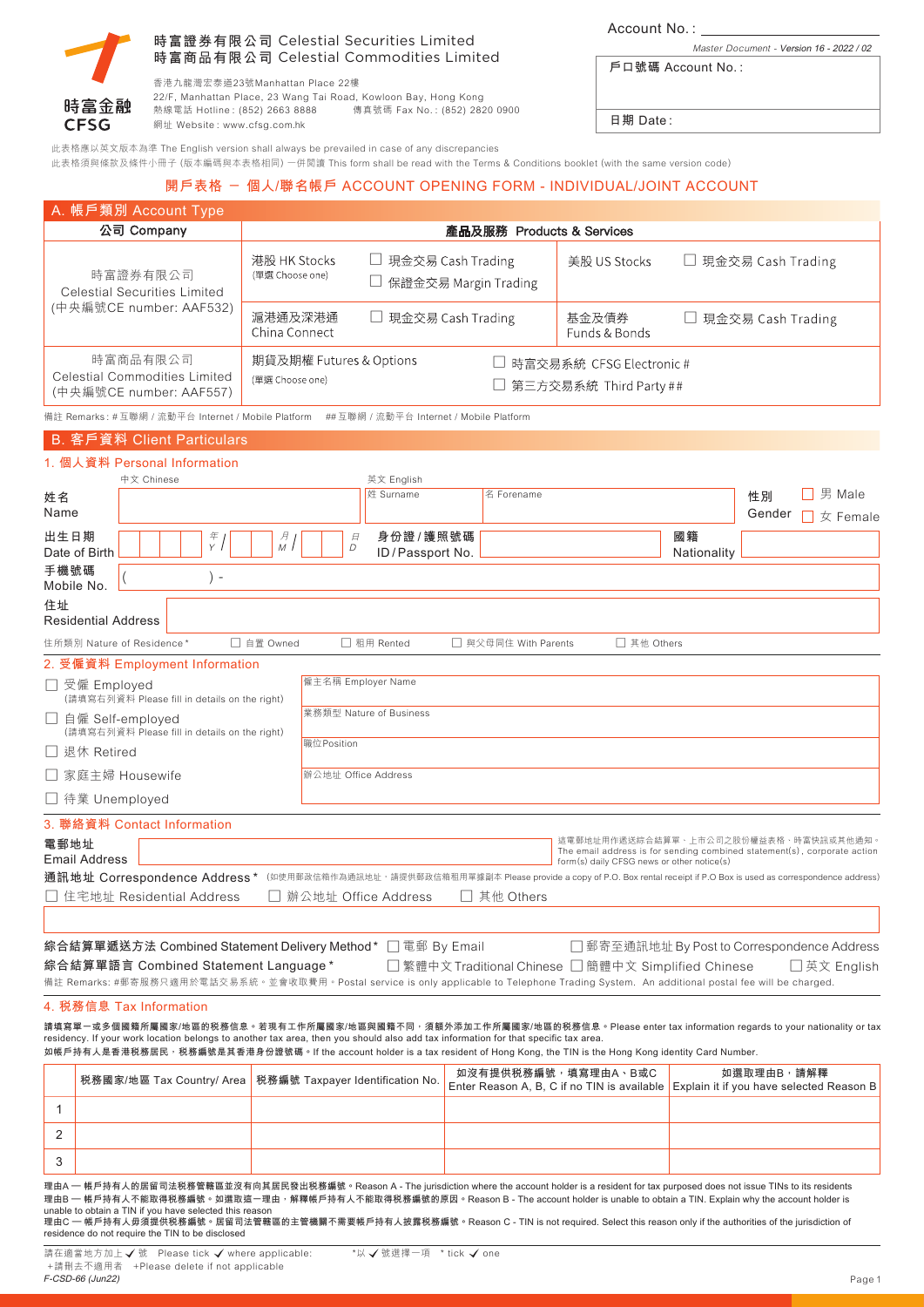**Account No. :**

| C. 銀行戶口資料 Bank Account Information |                |                         |                         |  |  |  |  |
|------------------------------------|----------------|-------------------------|-------------------------|--|--|--|--|
|                                    | 銀行名稱 Bank Name | 銀行戶口號碼 Bank Account No. | 地區 District             |  |  |  |  |
| 港元 HKD                             |                |                         | □ 香港HK □ 其他Others_      |  |  |  |  |
| 人民幣CNY/美元USD+                      |                |                         | │□ 香港 HK □ 其他 Others __ |  |  |  |  |

### **D. 聲明 Declarations**

### **1. 身份聲明 Identity Declaration**

□ 否 No □ 是, 請説明 Yes, Please specify 客戶、客戶之配偶、伴侶、子女或父母,或客戶的子女的配偶或伴侶,或與客戶關係密切的人,是否擔任或曾擔任重要公職,包括國家元首、政府首長 **資深從政者、高級政府、司法或軍事官員、國有企業高級行政人員及重要政黨幹事?Is the Client, his/her spouse, partner, child, parent, spouse or partner of** his/her child, or a close associate of the Client entrusted or has been entrusted with a prominent public function, includes a head of state, head of government, senior politician, senior government, judicial or military official, senior executive of a stated-owned enterprise and an important political party official? **客戶是否聯交所或期交所之交易所參與者或證監會之持牌人或註冊人之董事、僱員或認可人士? Is the Client a director or employee or accredited person of** an exchange participant of the Stock Exchange or Futures Exchange or a licensed or registered person of the Securities and Futures Commission?

□ 否 No □ 是, 請説明 Yes, Please specify

□ 是 Yes □ 否 No 本人/吾等並非屬税務目的下的美國居民,亦並非為美國公民。I am/we are not (a) resident(s) of the U.S. for tax purposes and that I am/we are not (a) U.S. citizen(s).

**2. 相關保證金融資帳戶 Related Margin Financing Account(s) (只適用於保證金帳戶 For Margin Account Only)**

**客戶是否控制本公司之其他公司保證金融資帳戶35%或以上之表決權? Does the Client control 35% or more of the voting rights of another corporate financing margin account with the Company?**

| 门 否 No | □ 是,請説明 | ┃戶口號碼 Account No.                                                                                         |
|--------|---------|-----------------------------------------------------------------------------------------------------------|
|        |         | Yes, Please specify  帳戶持有人姓名 Name of Account Holder                                                       |
|        |         | 客戶及/或其配偶是否單獨或共同控制本公司之其他保證金融資帳戶35%或以上之表決權?Does the Client alone or jointly with his/her spouse control 35% |
|        |         | or more of the voting rights of another margin financing account with the Company?                        |

| □ 否 No | □ 是,請説明     | 戶口號碼 Account No.                                                                                                        |
|--------|-------------|-------------------------------------------------------------------------------------------------------------------------|
|        |             | Yes, Please specify  帳戶持有人姓名 Name of Account Holder                                                                     |
|        |             | 客戶是否有以客戶旗下之公司開立保證金融資帳戶? Does the Client have any margin financing account opened by one of the companies of the Client? |
| □否No   | ┌ヿ 是, 請説明 . | 戶口號碼 Account No.                                                                                                        |

Yes, Please specify |帳戶持有人姓名 Name of Account Holder

### **3. 客戶之確認 Client's Acknowledgement**

本人/吾等確認在本開戶表格所填寫的資料均屬真實、完全及正確,並明白《條款及條件》以及《交易政策》所載的條文,並接受及同意受該等文件約束; 本人/吾等確認在開戶表格所指名的申請人是帳戶及交易的最終實益持有人;

本人/吾等確認已閲讀、明白及同意《條款及條件》中所載的《常設授權 (客戶款項)》的條文,並接受及同意受該等文件約束;

本人/吾等確認已閲讀、明白及同意《條款及條件》中所載的《風險披露聲明》。對該等風險披露聲明提出問題及徵求獨立意見(如客戶有此意願);

本人/吾等確認已閲讀、明白及同意《條款及條件》中所載的《有關共同滙報標準(CRS)及美國海外帳戶税收合規法案(FATCA)之附註》的條文,並接受及 同意受該等文件約束。

I/We confirm that the information sets out in this Account Opening Form is true, complete and correct and I/we understand all provisions set out in the Terms & Conditions and the Trading Policy and accept and agree to be bounded thereby.

I/We confirm that the Account Holder(s) named in this Account Opening Form is / are the ultimate beneficial owner(s) of the Account(s) and transaction(s).

I/We confirm that I/we have read, understand and agree to all provisions on Standing Authority (Client Money) set out in the Terms & Conditions and accept and agree to be bounded thereby.

I/We confirm that I/we have read, understand and agree to all provisions on Risk Disclosure Statements set out in the Terms & Conditions. I/We have asked questions and took independent advice (if I/we wish).

I/We confirm that I/we have read, understand and agree to all provisions on Notes Relating to the Common Reporting Standard (CRS) and the Foreign Account Tax Compliance Act (FATCA) set out in the Terms & Conditions and accept and agree to be bounded thereby.

### **4. 個人資料之使用 Use of personal information**

### **本公司及其聯屬公司及/或其合作伙伴擬使用客戶之姓名、電話號碼及地址以直接促銷以下之服務及產品。**

□本人/吾等同意使用個人資料於直接促銷金融服務及產品、傢俬及家品、銀行、娛樂、家居、健康和保健、社交網絡、生活資訊、服裝、餐飲、 消費產品、課程、環境保護或慈善捐款。

The Company and its associated companies and/or their business partners intend to use Clients' name(s), telephone number(s) **and address(es) in conducting direct marketing activity for the following services and products.**

□I/We agree to the use of my/our personal information in direct marketing for financial services and products, furniture and home appliances, banking, entertainment, household, healthcare, social networking, lifestyle, apparel, food and beverage, consumer products, courses, environmental protection or donation

| 客戶簽署 Client Signature                                          | 客戶名稱 Client Name |  |
|----------------------------------------------------------------|------------------|--|
|                                                                |                  |  |
|                                                                | 日期 Date          |  |
|                                                                |                  |  |
| 只適用於聯名帳戶 For Joint Account Only                                |                  |  |
| 帳戶簽署安排和操作指示方式 Account is to be signed and operated by:         |                  |  |
| ┃□ 任何一位帳戶持有人 Any Account Holders □ 所有帳戶持有人 All Account Holders | □ 其他 Others      |  |